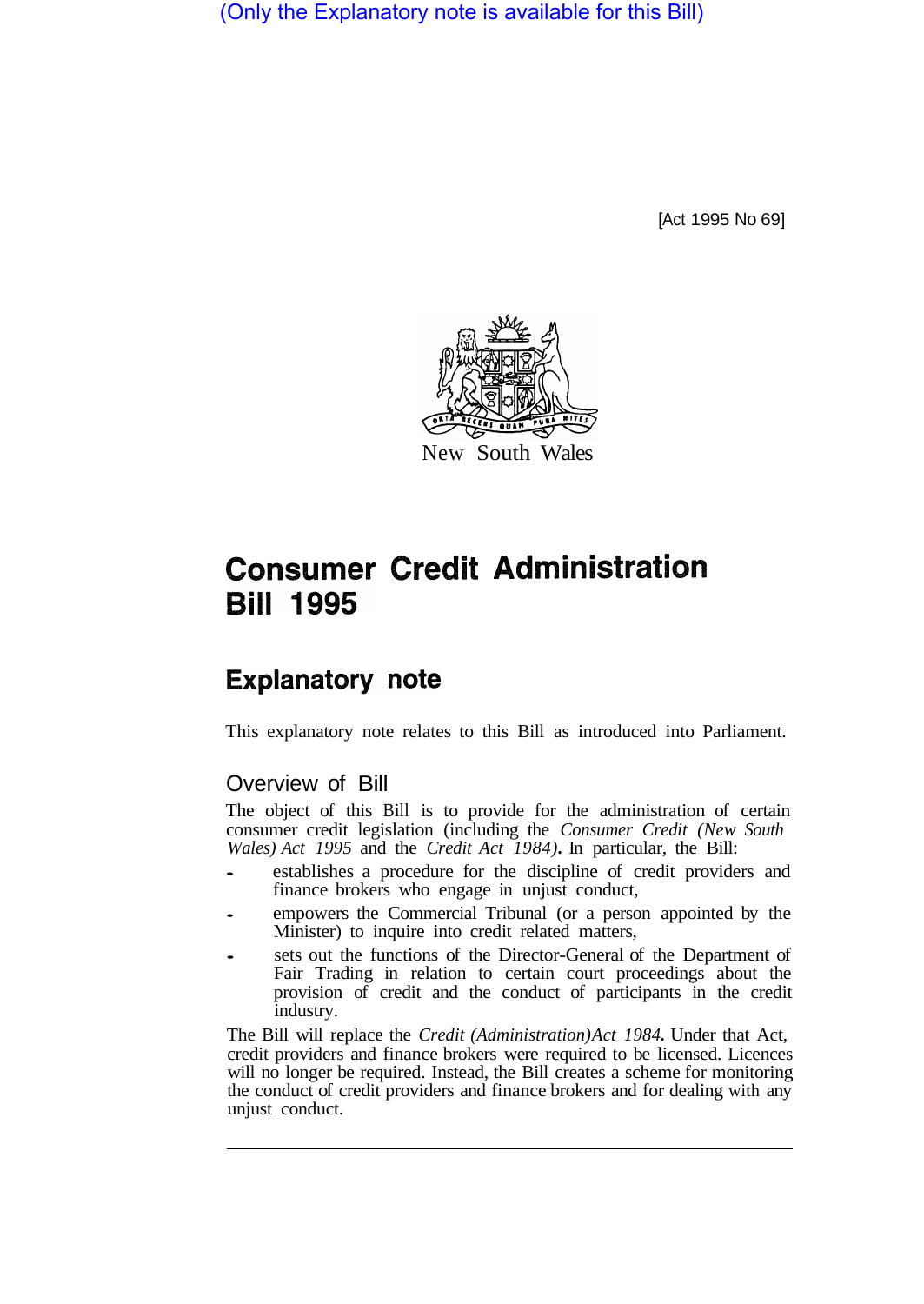Explanatory note

Outline of provisions

#### **Part 1 Preliminary**

**Clause 1** sets out the name (also called the short title) of the proposed Act.

**Clause 2** provides that the proposed Act will commence on a day or days to be appointed by proclamation.

**Clause 3** defines certain terms used in the proposed Act. *Consumer credit*  is defined so as to make it clear that the proposed Act applies to the provision of credit whether it is regulated under the *Credit Act 1984* or the *Consumer Credit (New South Wales) Code. Unjust conduct* is defined to include conduct that involves the contravention of any of the consumer credit legislation.

**Clause 4** provides that the conduct of an officer, employee or agent of a credit provider or finance broker will be imputed to the credit provider or finance broker, and taken to be their conduct, if the agent is acting with their actual or ostensible authority.

## **Part 2 Supervision of the provision of consumer credit**

**Clause 5** provides that the powers of entry and inspection contained in the proposed Part may only be exercised for the purpose of determining whether or not a credit provider or finance broker has engaged in, or is engaging in, unjust conduct in relation to the provision of consumer credit or finance broking. The powers can be used to investigate the conduct of any person (including an employee or agent of a credit provider or finance broker), even though the disciplinary powers in proposed Part **3** can only be used against a credit provider or a finance broker.

**Clause 6** empowers an official (who is authorised by the Director-General) to require a person to answer questions or produce documents for the purposes of the proposed Part. An official may also inspect any document, or remove it for the purposes of examining or copying it.

**Clause 7** provides that failure to give information, or to furnish a document, in response to a demand **is** an offence. The giving of information that is false or misleading in a material particular is also an offence.

**Clause 8** empowers an official authorised by the Director-General to enter and inspect premises for the purposes of the proposed Part.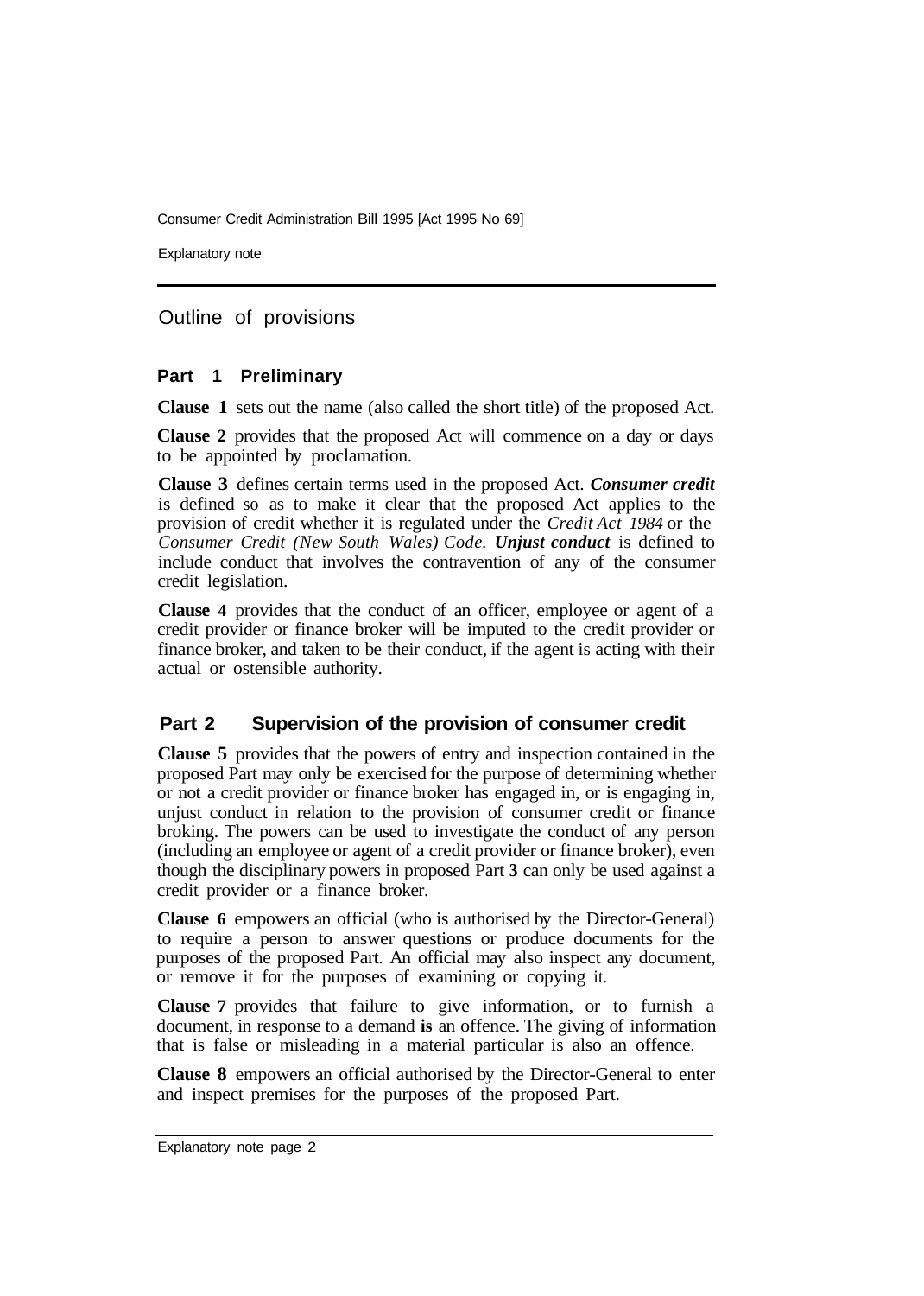Explanatory note

**Clause 9** provides for an official to apply for the issue of a search warrant to empower an official to enter premises (including premises used for residential purposes).

**Clause 10** imposes limitations on the exercise of the powers of entry and inspection contained in the proposed Part.

#### **Part 3 Discipline for unjust conduct**

#### **Division 1 Complaints**

**Clause 11** sets out the object of the proposed Part.

**Clause 12** provides that any person may make a complaint to the Director-General about the conduct of a credit provider or finance broker.

**Clause 13** makes it clear that the Director-General may use the investigative powers set out in proposed Part **2** to investigate a complaint against a credit provider or finance broker.

#### **Division 2 Disciplinary action**

**Clause 14** provides that, if it appears to the Director-General that a credit provider or finance broker has engaged in, or is engaging in, unjust conduct, the Director-General may request the credit provider or finance broker to give certain undertakings about its conduct.

**Clause 15** sets out the action that the Director-General may take if an undertaking has not been, or would not be, effective in stopping unjust conduct. The proposed section requires the Director-General to give a credit provider or finance broker a chance to avoid further disciplinary action.

**Clause 16** gives a credit provider or finance broker an opportunity to make a written submission in response to a notice to show cause why further disciplinary action should not be taken.

**Clause 17** empowers the Director-General to conduct investigations in relation to the matters to which the notice relates or any submission made by the credit provider or finance broker in response to the notice.

**Clause 18** provides that, after considering any submission or the results of any investigation made, the Director-General may reprimand the credit provider or finance broker or may order the credit provider or finance broker to take certain action, including action to rectify the consequences of the unjust conduct.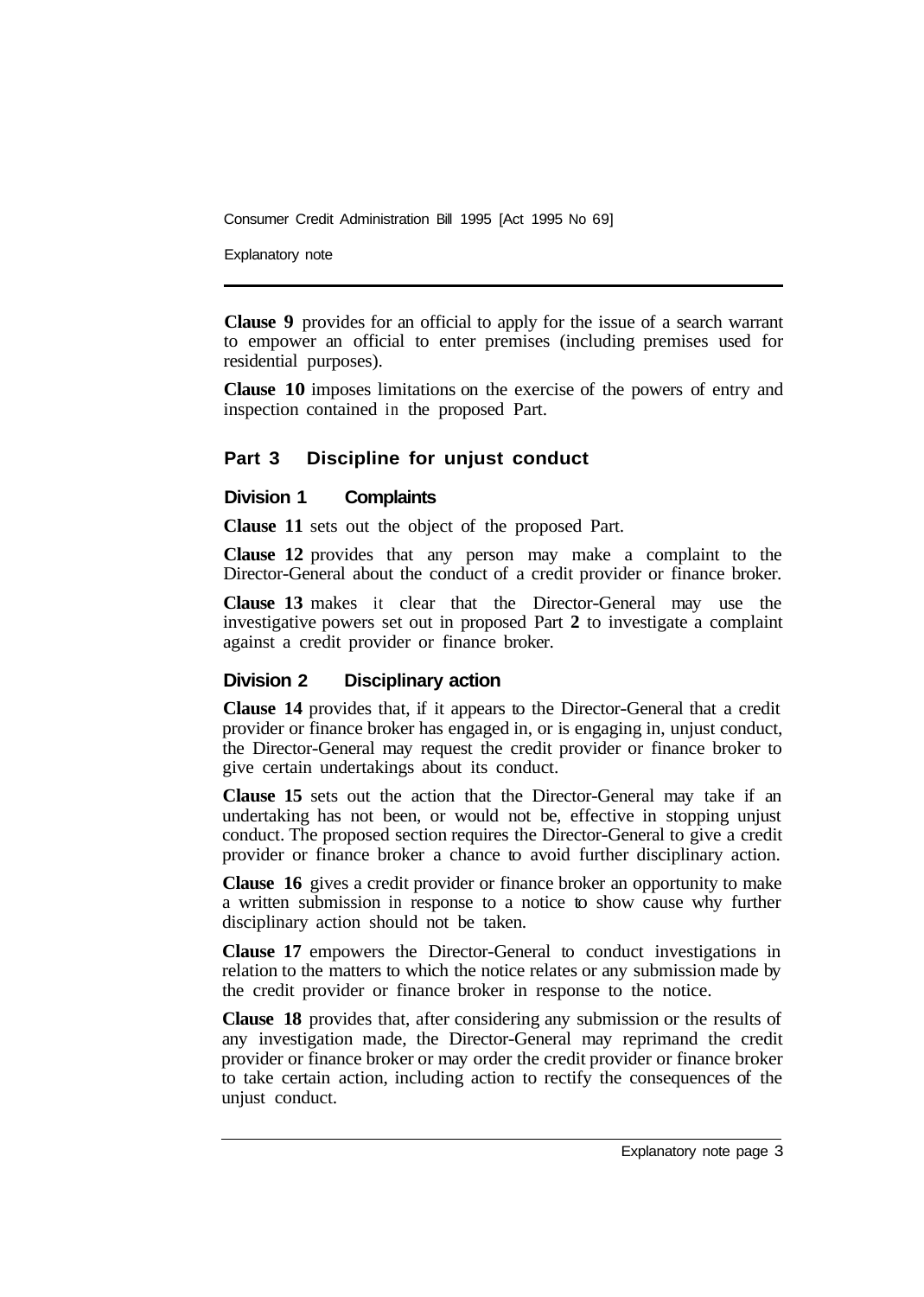Explanatory note

#### **Division 3 Prohibition orders**

**Clause 19** provides for the issue of a prohibition order, that is, an order that a credit provider not be involved in providing consumer credit or that a finance broker not be involved in finance broking. The order may be permanent, or may operate for a specified time only. A prohibition order may be made only if the Director-General is satisfied that a credit provider or finance broker has engaged in, or is engaging in, unjust conduct.

**Clause 28** empowers a credit provider or finance broker to make an application for the variation or revocation of any prohibition order.

**Clause 21**  permits a credit provider or finance broker to take certain action, in relation to existing credit contracts, despite being the subject of a prohibition order.

**Clause 22**  provides a civil penalty for contravention of a prohibition order by a credit provider or finance broker. If a credit provider provides consumer credit in contravention of a prohibition order the debtor will generally not be liable to pay any amount under the credit contract. Similarly, if a finance broker is involved in finance broking in contravention of a prohibition order, a person the party to any contract entered into for that purpose is not liable to pay any amount under the contract.

**Clause 23** sets out the maximum criminal penalty for the contravention of a prohibition order.

#### **Division 4 Administration**

**Clause 24** requires the Director-General to notify a credit provider or finance broker of any disciplinary action taken in relation to the credit provider or finance broker.

**Clause 25** requires the Director-General to keep a register of disciplinary action taken.

**Clause 26** provides for the awarding of costs against a credit provider or finance broker who has been found to have engaged in unjust conduct.

**Clause 27** creates a right to appeal to the Commercial Tribunal against a disciplinary order.

#### **Part 4 Inquiries**

**Clause 28** provides that the Minister may appoint the Commercial Tribunal, or any person, to inquire into matters relating to the provision of consumer credit or the consequences of the provision of consumer credit, or both.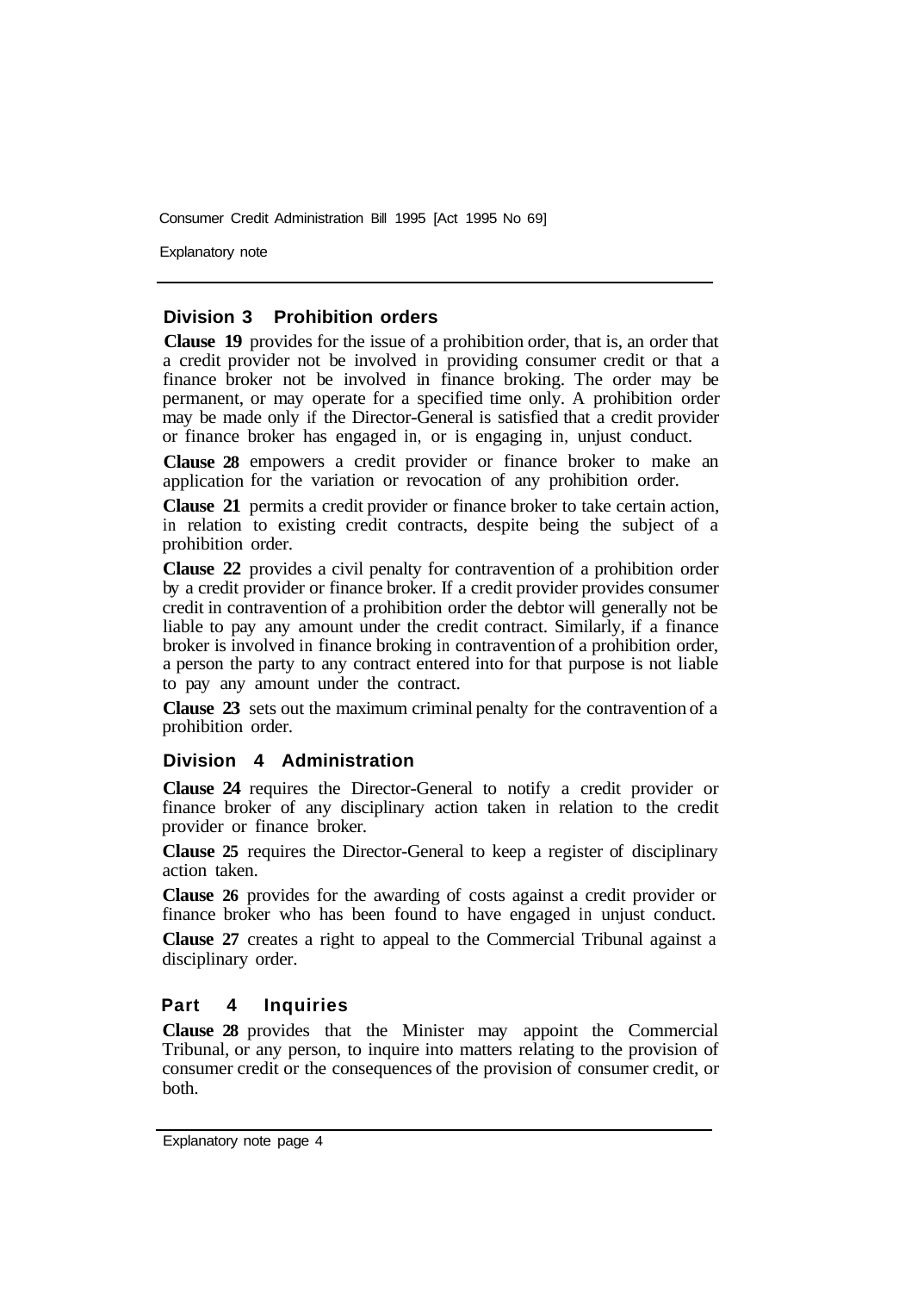Explanatory note

**Clause 29** requires the Tribunal to give public notice of the inquiry.

**Clause 30** gives any person with a substantial interest in the matter the subject of a Tribunal inquiry the right to appear at the inquiry.

**Clause 31** sets out the procedure at a Tribunal inquiry.

**Clause 32** sets out the powers of the Tribunal at an inquiry, including the power to issue a summons, administer an oath and take evidence on oath.

**Clause 33** creates an offence of failure to appear at a Tribunal inquiry after having been summoned.

**Clause 34** creates an offence relating to the refusal to be sworn at a Tribunal inquiry and the refusal to produce a document or to answer a question.

**Clause 35** empowers the Tribunal or an authorised person to require a person to give information, or answer any question, in relation to the subject matter of an inquiry.

#### **Part 5 Functions of Director-General in relation to proceedings**

**Clause 36** provides that the Director-General may represent a debtor or another person in any proceedings before the Tribunal.

**Clause 37** empowers the Director-General to take or defend certain proceedings for another person.

**Clause 38** provides for the Director-General to have the conduct of those proceedings.

**Clause 39** provides for the intervention of the Minister, or the Director-General, in any proceedings arising under the consumer credit legislation before a court or the Tribunal where the Minister or Director-General thinks it is in the public interest to intervene.

**Clause 48** provides for the investigation of certain applications made to the Tribunal relating to the imposition of civil penalties on credit providers.

## **Part 6 Offences**

**Clause 41** provides that if a corporation commits an offence, each officer of the corporation is taken to have committed the offence if the officer knowingly authorised or permitted the contravention.

**Clause 42** provides for the taking of proceedings for an offence against the proposed Act.